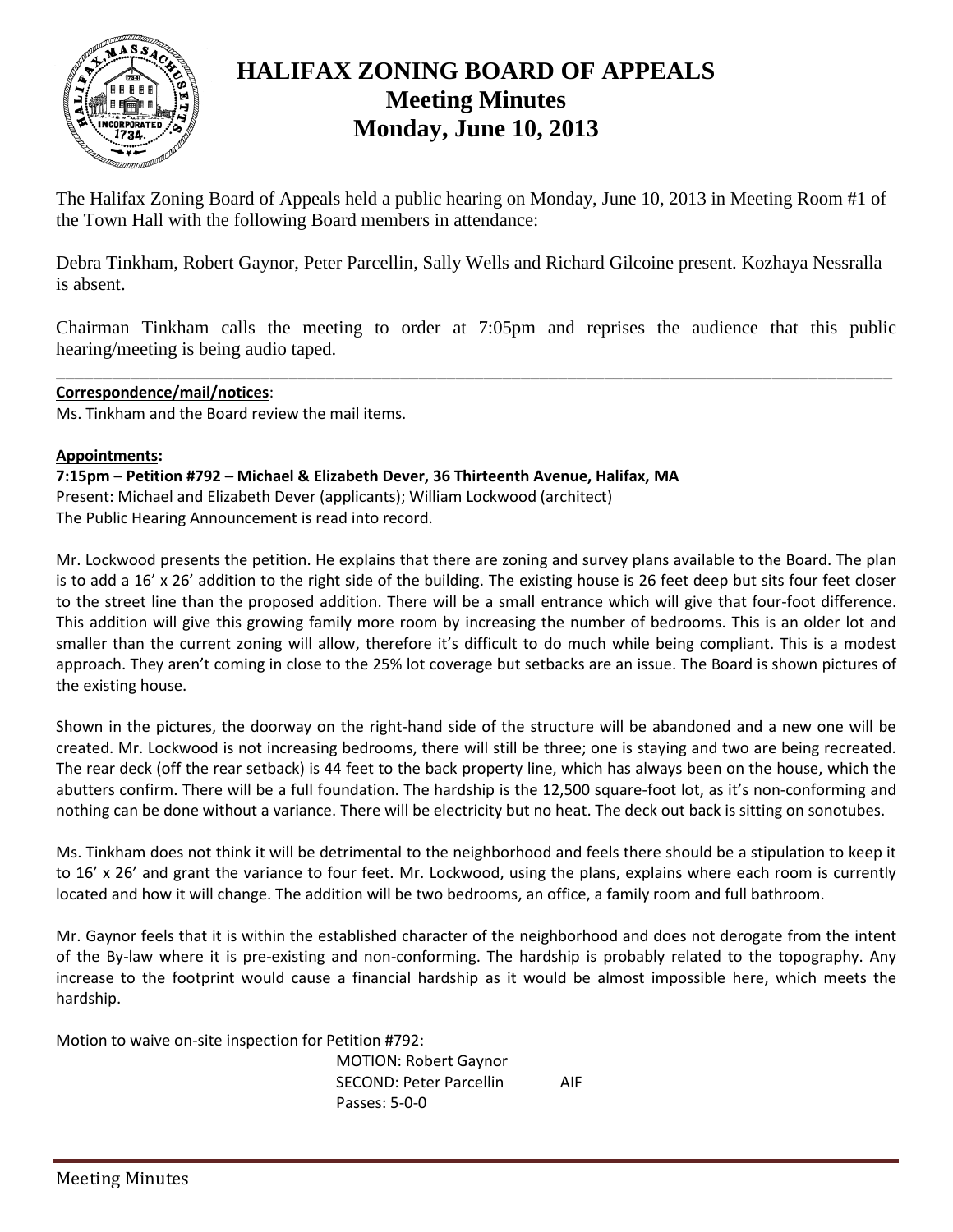Motion to accept Petition #792 as presented:

MOTION: Robert Gaynor SECOND: Richard Gilcoine AIF Passes: 5-0-0

**7:30pm – Petition #793 – Thomas & Marianne Shirikjian, 73 Hemlock Lane, Halifax, MA** Present: Thomas Shirikjian; Maureen Rogers (Wage and Personnel; interested party) The Public Hearing Announcement is read into record.

Ms. Tinkham explains to the Board that the Shirikjians bought the house with the in-law apartment (built in 2000). The real estate agent didn't inform them of renewing permits and they are currently using the in-law apartment. The Building Inspector, informed the Shirikjians that the permit expired on August 4, 2011. The Board reviews photos of the home.

Mr. Shirikjian explains that he found out about the expired permit when he tried to refinance at the end of 2012. Using the plans, Mr. Shirikjian points out the 22' x 36' in-law apartment's living/dining/kitchen area and large bedroom and full bath on the second floor. The utilities, laundry room and entrance are shared. There is no bathroom on the first floor and the in-law doesn't connect to the existing house upstairs. The second floor is smaller than the first and there's a deck on both sides.

Ms. Rogers asked what "brought this to light" as this house hasn't been changed since it's been built. It is explained that the special permit for the in-law became null and void once purchased by the Shirkijians. When trying to refinance their bank informed them no, as their in-law permit expired. The Shirikjians are applying for a special permit.

Mr. Gilcoine confirms that this in-law was approved in 2001 and is a 1200-square-foot addition under the old By-laws. The Board agrees that no construction needs to be done in order to accept this petition.

Motion to waive the on-site inspection for Petition #793:

MOTION: Robert Gaynor SECOND: Richard Gilcoine AIF Passes: 5-0-0

Motion to accept Petition #793 as presented with these stipulations: utilities remain shared, the hallway between the units remain open and unobstructed and at the end of the five-year period there will be a renewal:

> MOTION: Robert Gaynor SECOND: Peter Parcellin AIF Passes: 5-0-0

## **7:45pm – Petition #790 – 340-348 Monponsett Street Realty Trust, 340-348 Monponsett, Halifax, MA**

Present: Robert Piccirilli (applicant)

The Public Hearing Announcement is read into record.

Ms. Tinkham explains that the matter has been turned over to Town Administrator, Charlie Seelig, who wrote a letter to Mr. Piccirilli. Mr. Piccirilli received and read the letter and feels it was Mr. Seelig's opinion, as a lot of the information was incorrect. Mr. Piccirilli presents the architectural plans to the Board and gives the Board a "Before" and "After" view of the project and certified plot plan.

Ms. Tinkham explains that the quandry of the Board is that Mr. Piccirilli is requesting a special permit for a continuation. Ms. Tinkham states that there is nothing regarding the apartments in the request other than the alteration of the main building (closest to the street). Mr. Piccirilli's contention is that it's pre-existing, non-conforming and has been two structures on one lot predating Zoning. There was a special permit pulled once or twice for multiple apartments which were approved by the Zoning Board. Ms. Tinkham states that this lapsed in 1996. If it's been used as an apartment since